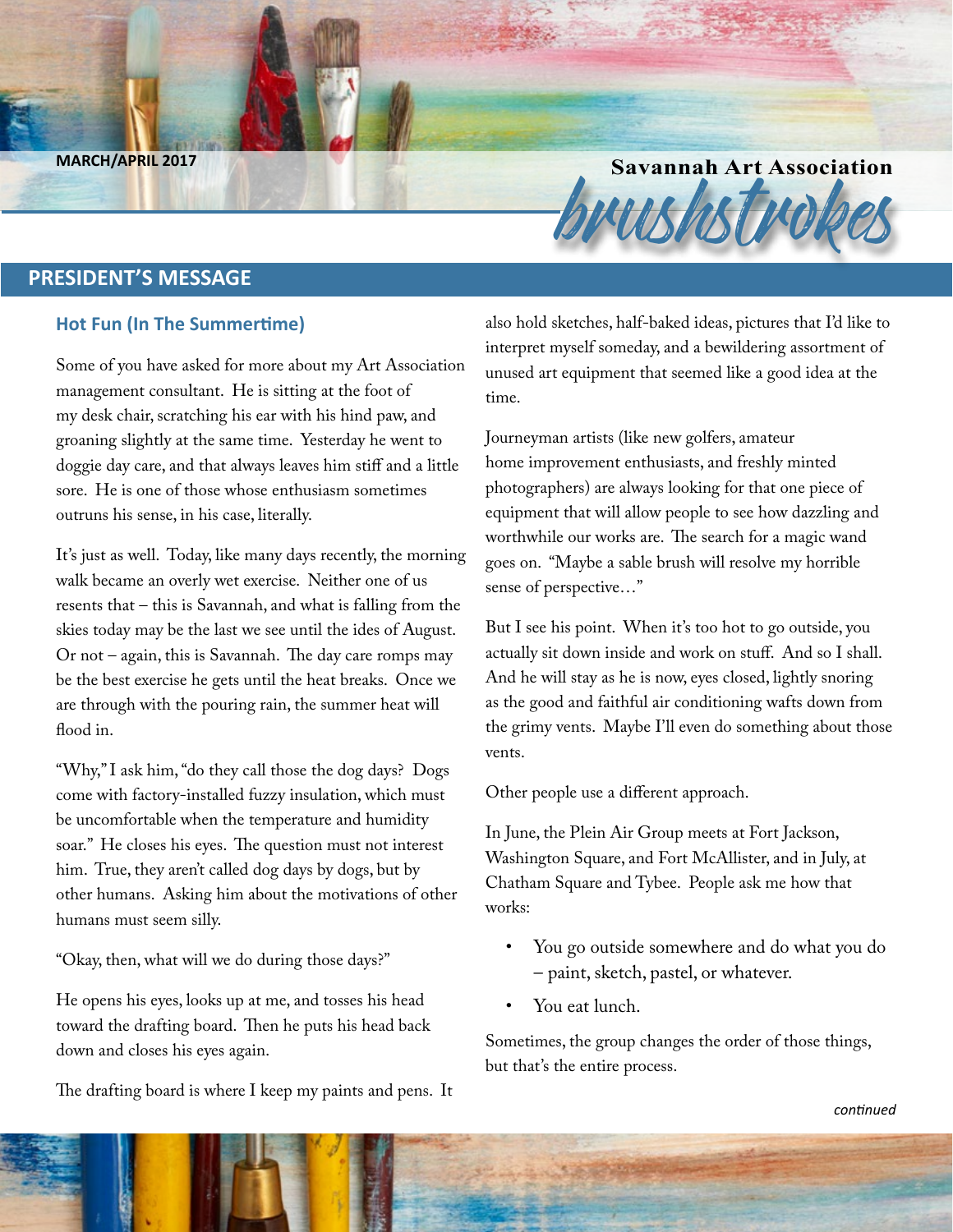#### **President's Message,** *continued*

A few folks who haven't been to one of these events are intimidated by them. No, we don't hold critiques of the works, or lecture on the virtues of phthalo viridian, or compare your painting to a vaguely similar one that Titian did in his formative years. That's not the point of the exercise. We don't even insist that you have fun, though we recommend it. The pursuit of happiness is a noble activity, whether you catch it or not.

Unexpected things happen outdoors of course. Now and then, sandflies fall in love with your wet oils, or the sun bakes your pallet watercolors to dust. A little experience solves most problems. I've seen works from the Plein Air group that I really liked. I'd probably like some that the artist didn't, and buried in the Closet of Forgotten Works. Sometimes, we are our own worst critics.

This is one of those events when the process is the point, and not the result. Enjoy it – you won't run into that very often.



### PAINT WITH LARRY LEVOW IN MONTECATINI ALTO, **ITALY**



### **Can it be any more inspirational than to spend a week painting while staying in the same villa where Guiseppe Verdi loved to vacation?**

You might even hear the strains of Aida, Rigiletto, or La Traviata as, along with Larry Levow, you paint the landscapes and old winding streets that so enchanted Verdi. You will not want to miss this once in a life time experience!

September 9th through 16th, 2017

Limited to 14 people.

For complete details on this week-long painting experience in Montecatini Alto, Italy, call Rhondda Netherton at 912-507- 9800.

### **SAA Board Members**

**Ed Eckstrand** President, Facebook

**Carol Anderson** Vice President, Education

**Karen Borden** Vice President, Correspondence

**Barbara Gentry** Secretary

**Jill Buckner** Treasurer

**Margie Sone-Gravina** Programs

**Cathy Sizer** Publicity

**Martha Love** Programs

**Marcee Musgrove** Membership

**Grace Rohland** Special Projects

**Bobbie Kraft** Gallery Manager

**Rebecca Marcussen** Fundraising

**Andrea Stark** Programs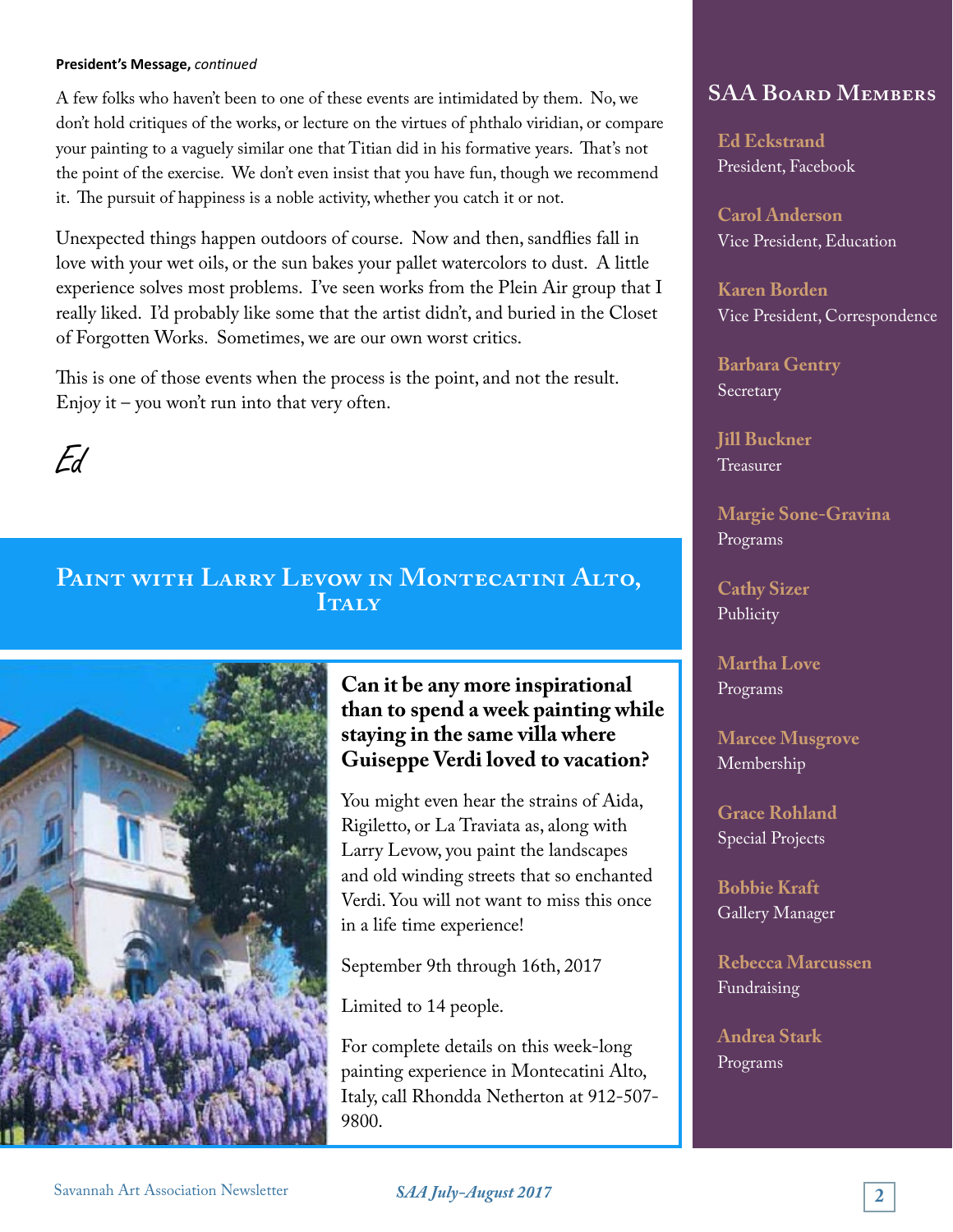# mark it on your calendars

## **JULY**

|               | Wednesday    | <b>SAA Board Meeting</b>                                                                                           | 5 p.m.<br>The Woods Clubhouse                                                                            |  |  |  |  |
|---------------|--------------|--------------------------------------------------------------------------------------------------------------------|----------------------------------------------------------------------------------------------------------|--|--|--|--|
| 6&7           | Thurs/Friday | Art changes out at the SAA Gallery<br>\$40 per space for 2 months.<br>Entries must be no larger than 28<br>inches. | Bring entries in between 10 and 5.<br>Call Andrea, 663-3188, if you cannot<br>come in on those two days. |  |  |  |  |
| <b>12</b>     | Wednesday    | <b>Airport Reception</b><br>"Summertime, and the Living is Easy"                                                   | 6 p.m.                                                                                                   |  |  |  |  |
| 14            | Friday       | Plein Air Group<br>Chatham Square                                                                                  | 9 a.m.                                                                                                   |  |  |  |  |
| 24            | Monday       | <b>Plein Air Group</b><br>North Beach, Tybee                                                                       | Bring sunscreen, umbrella and beach<br>attire.<br>9 a.m.                                                 |  |  |  |  |
| <b>AUGUST</b> |              |                                                                                                                    |                                                                                                          |  |  |  |  |
|               | Wednesday    | <b>SAA Board Meeting</b>                                                                                           | 5 p.m.<br>The Woods Clubhouse                                                                            |  |  |  |  |
|               | Monday       | <b>Plein Air Group</b><br>Troop Square                                                                             | 9 a.m.                                                                                                   |  |  |  |  |
| 25            | Friday       | Plein Air Group<br>Madison Square                                                                                  | 9 a.m.                                                                                                   |  |  |  |  |
|               |              |                                                                                                                    |                                                                                                          |  |  |  |  |

**31** Thursday Take down old and hang new show at 10 a.m.



The competition is a series of events, workshops, and demonstrations, ending with the plein air competition itself.

Over \$2100 in cash prizes.

*SAA July-August 2017* **3** Savannah Art Association Newsletter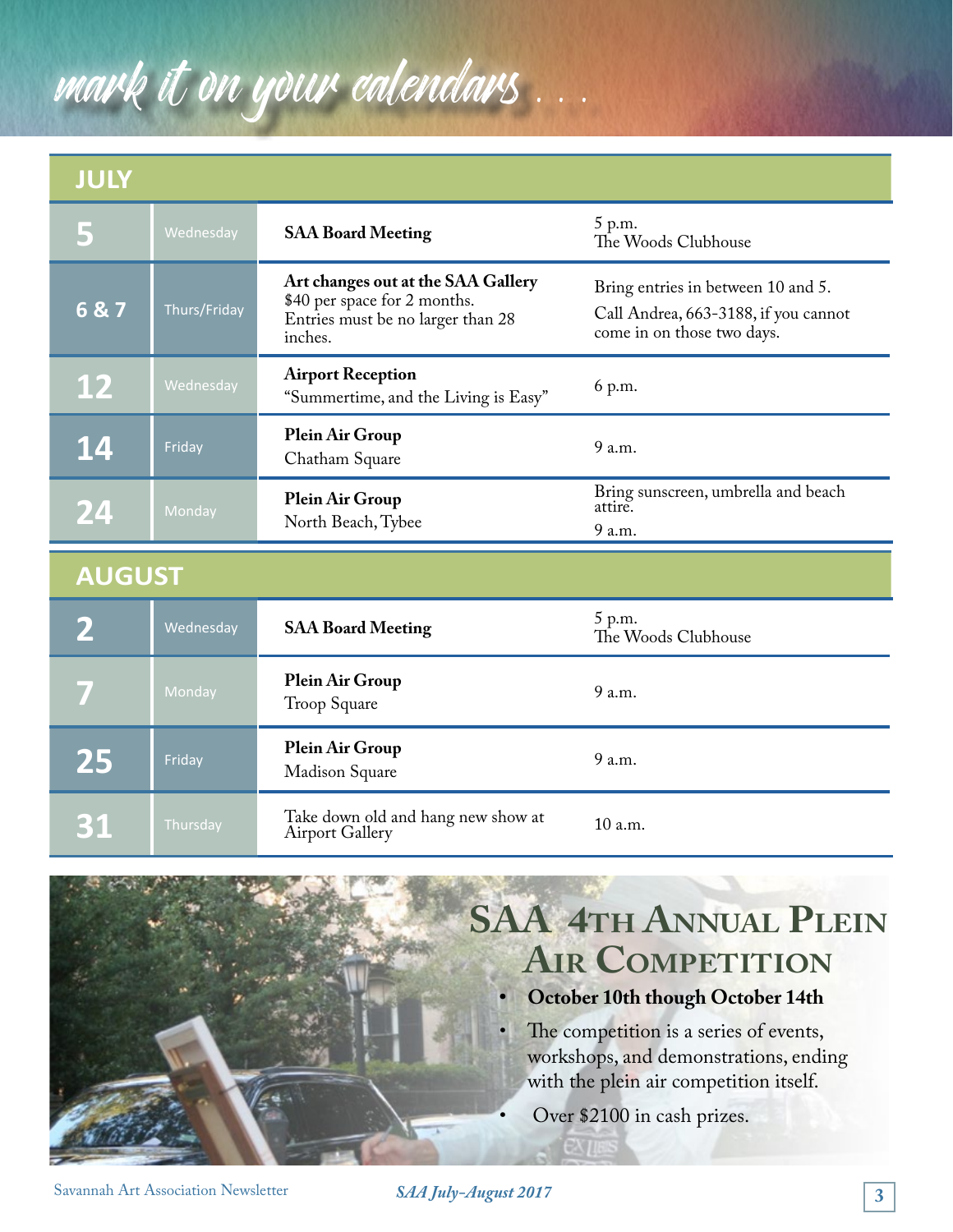# artist of the month . . .



*"Both the appreciation and making of art should be fun. It's always been my philosophy that my works have an element of whimsy and playfulness. I try to incorporate a sense of humor into all my work and not take anything too seriously. My favorite media are metal and clay but anything is fair game."*

Mark Larkin is an American born artist who earned a BFA Degree from the University of Nebraska at Omaha and completed a one-year Art Studies Programme at Manchester College of Art and Design in the UK. He studied with the great and underappreciated sculptor Sidney 'Buz' Buchanan in Omaha and Keith Godwin, a noted sculptor in England.

Mark put his career on hold when real life intruded on his art. After 35 years in art exile he has returned to his first passion…Art! His current works incorporate welded steel but he combines many other media including found and fabricated objects, photos on steel, kinetic pieces and shaped wood. Larkin creates each artwork using his jack of all trades Rube Goldberg like skills to produce original artworks. He likes to combine unusual methods with invented tools to create unexpected results.

Whimsical is not often used to describe a rigid welded steel sculpture, but Larkin seems to have mastered the ability to make you smile when viewing his works. They are fun to look at and you can tell he has fun creating them. Mark works out of his studio in Bluffton, SC where he is busy catching up on the lost years.

# **Mark Larkin**



www.MalarkeyArtStudio.com Facebook.com/larkinart2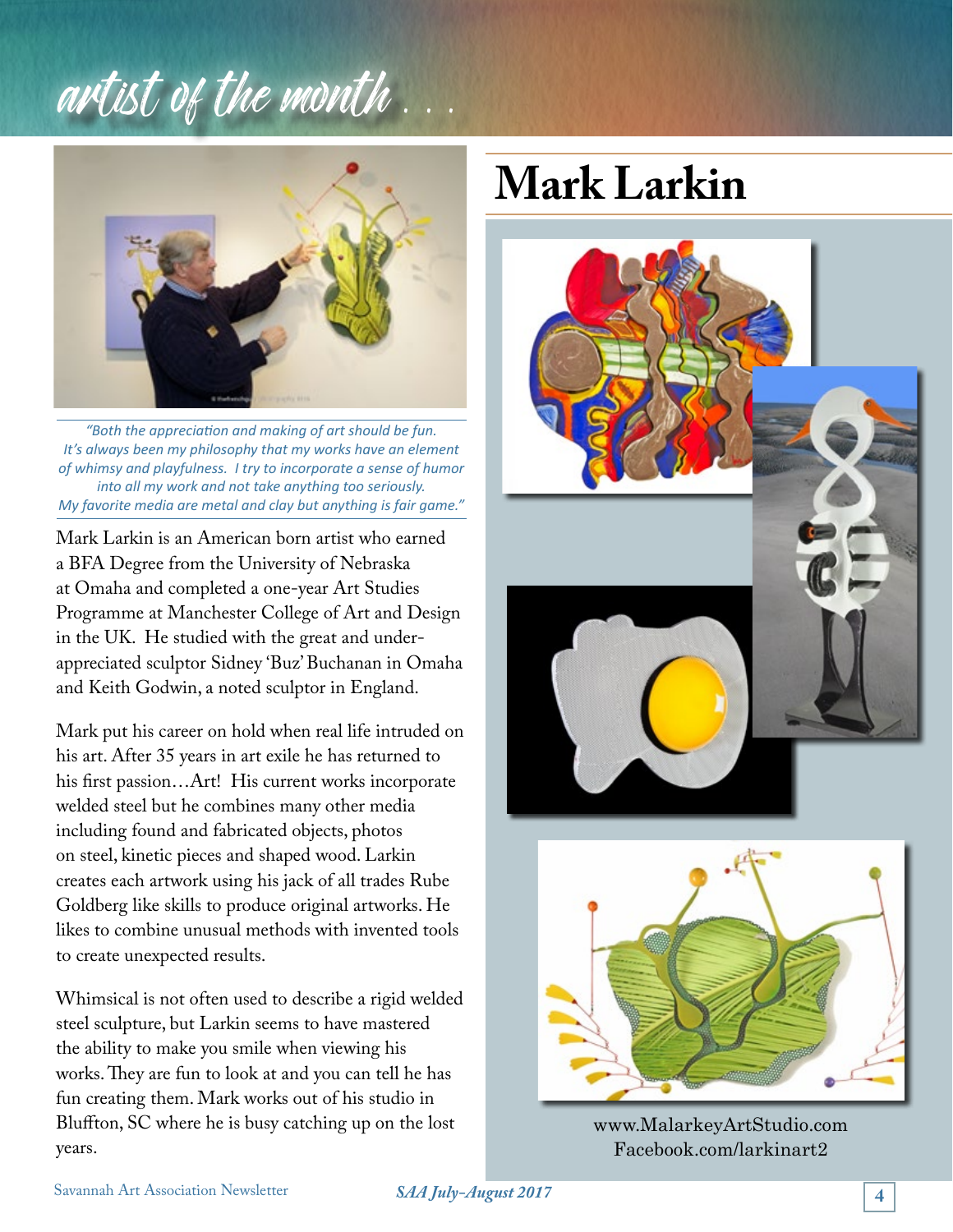

### SAA Member Artist Agreement 2 D

All applicants must be a current member of the Savannah Art Association. Artist certifies that the artwork is in good condition at the time of installment and **agrees to display work for the duration of the show.** Although every precaution is taken to protect the artwork, Savannah Art Association is not responsible for damage to the artwork. Artists will be notified immediately upon discovery of a change in the condition of the work. Artwork is loaned by the artist at their own risk. Artist may be asked to repair or replace a damaged piece.

The Savannah Art Association Hanging Committee will be responsible for the hanging of all artwork. The SAA reserves the right to deny inclusion of any artwork deemed inappropriate to the venue. SAA shall retain 25% of all sales prior to sales tax. Sales tax is not collected for sales that are shipped out of the State of Georgia. Artist will receive a check from SAA for 75% of the purchase price; less sales tax (SAA will be responsible for sending sales tax to State of Georgia). If an artist's work is purchased, piece may be replaced with one of a similar size. Full payment by cash, cashier's check, or credit card must be made at time of purchase to the Savannah Art Association. All monies will be held by SAA until completion of the show. It is the artist's responsibility to arrange for pick up, wrapping, shipping, or delivery of purchased work. All shipping and handling fees are to be paid by the purchaser. To avoid the 25% commission, you may sign up to sit at the gallery two times during the duration of the show. Five hour shifts from 11 to 4.

All artists may submit up to three works under 28 in if space is available. Artwork should not be heavier than an average person can handle easily. Each space is \$20 per month, or \$40, as each piece is to hang 2 months. No exceptions.

Please email list of your entries; title, artist, medium, size, price, phone number to starkan10@gmail.com at least five business days before the hanging of the show.

All 2D artwork must be **wired** for hanging, attractive, damage free frames, or gallery wrapped canvas painted on all sides. There is a space for 3D artwork. 3D artwork is a separate form to complete

Artist agrees with all the information above and certifies compliance by signing below:

|                                             | Date:                       |  |
|---------------------------------------------|-----------------------------|--|
| Savannah Art Association Gallery            |                             |  |
| 232 Bull Street                             |                             |  |
| Savannah, GA 31414                          |                             |  |
| 912-232-7731 www.savannahartassociation.com |                             |  |
| NO. Leave blank                             |                             |  |
|                                             | Medium ____________________ |  |
| Artist                                      |                             |  |
| Price                                       | Shipping                    |  |